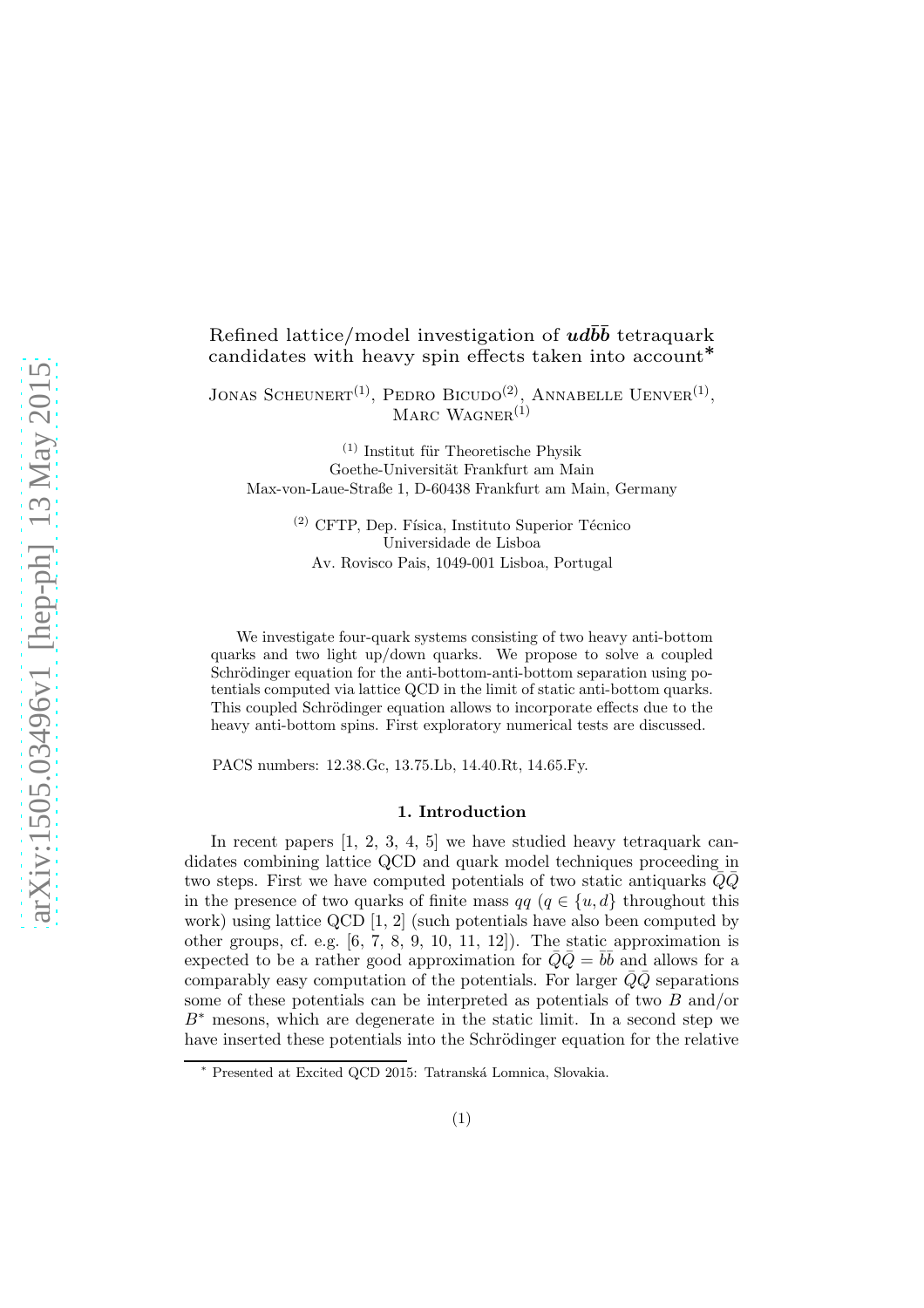coordinate of the two  $B/B^*$  mesons. We have then checked, whether they are sufficiently attractive to host bound states, which would indicate stable  $qq\overline{b}\overline{b}$  tetraquarks. For a specific potential (isospin  $I = 0$ , light quark spin  $j = 0$ ) we have found a bound state with confidence level  $\approx 2\sigma$  and binding energy  $\approx 90 \,\text{MeV}$ , while there seems to be no bound state in any of the other channels [\[3,](#page-5-2) [5\]](#page-5-4).

In the static limit effects due to the spin of  $b$  quarks are neglected, e.g. there is no mass difference of B and  $B^*$  for infinitely heavy  $\bar{b}$  quarks. These effects, however, could be of the same order as the  $\approx 90 \,\text{MeV}$  binding energy of the tetraquark predicted in  $[3, 5]$  $[3, 5]$ , as can e.g. be estimated from the mass difference  $m_{B^*} - m_B \approx 50 \,\text{MeV}$ . The goal of this work is to take the heavy  $\bar{b}$  spins into account, in particular to estimate their effect on the binding energy of the above mentioned  $(I = 0, j = 0)$   $qq\overline{b}\overline{b}$  tetraquark.

## 2. Incorporating heavy  $\bar{b}\bar{b}$  spin effects

# 2.1. Relating  $qq\bar{Q}\bar{Q}$  potential and  $B^{(*)}B^{(*)}$  creation operators

<span id="page-1-2"></span>Due to static quark symmetries it is essential to couple the light spin indices and the static spin indices separately, when defining  $qqQQ$  potential creation operators. To interpret the meson-meson structure generated by such operators, one needs to express them in terms of static-light bilinears. We do this by using the Fierz identity

$$
L_{AB}S_{CD}(\bar{Q}_C(\vec{r}_1)q_A^{(1)}(\vec{r}_1))(\bar{Q}_D(\vec{r}_2)q_B^{(2)}(\vec{r}_2))
$$
  
=  $\frac{1}{16}$  Tr  $(\Gamma_b S^T \Gamma_a^T L)(\bar{Q}(\vec{r}_1) \Gamma^a q^{(1)}(\vec{r}_1))(\bar{Q}(\vec{r}_2) \Gamma^b q^{(2)}(\vec{r}_2)),$  (1)

<span id="page-1-1"></span>where  $A, B, C, D$  denote spin indices,

 $\Gamma^a \in \{\gamma_5, \gamma_0\gamma_5, 1\}, \gamma_0, \gamma_j, \gamma_0\gamma_j, \gamma_j\gamma_5, \gamma_0\gamma_j\gamma_5\}$  $\Gamma^a \in \{\gamma_5, \gamma_0\gamma_5, 1\}, \gamma_0, \gamma_j, \gamma_0\gamma_j, \gamma_j\gamma_5, \gamma_0\gamma_j\gamma_5\}$  $\Gamma^a \in \{\gamma_5, \gamma_0\gamma_5, 1\}, \gamma_0, \gamma_j, \gamma_0\gamma_j, \gamma_j\gamma_5, \gamma_0\gamma_j\gamma_5\}$  and  $\Gamma_a$  is the inverse of  $\Gamma^a$ . The left hand side of this equation has the structure of a  $qq\bar{Q}\bar{Q}$  potential creation operator (cf. e.g. [\[5\]](#page-5-4), eq. (6)), while the right-hand side allows to read off, which linear combination of B meson pairs it excites.

In the following we are interested in those matrices  $L$  and  $S$  generating B and/or  $B^*$  mesons  $(\bar{Q}(1+\gamma_0)\gamma_5q$  and  $\bar{Q}(1+\gamma_0)\gamma_4q$ , respectively). After some linear algebra one finds that there are 16 such combinations,  $L, \mathcal{CS}^T \mathcal{C} \in$  $\{\mathcal{C}(1+\gamma_0)\gamma_5, \mathcal{C}(1+\gamma_0)\gamma_j\}$  (C denotes the charge conjugation matrix). The  $qq\bar{Q}\bar{Q}$  potentials, which have been computed in the static limit, depend only on the light spin coupling  $L$ , but not on the heavy spin coupling  $S$ . There are two different potentials, (1)  $V_5(r)$  (corresponding to  $L = \mathcal{C}(1+\gamma_0)\gamma_5$ ), attractive for isospin  $I = 0$ , repulsive for isospin  $I = 1$ , and (2)  $V_i(r)$ 

<span id="page-1-0"></span>Similar techniques have recently been applied to relate meson-meson and diquarkantidiquark creation operators [\[13\]](#page-5-12).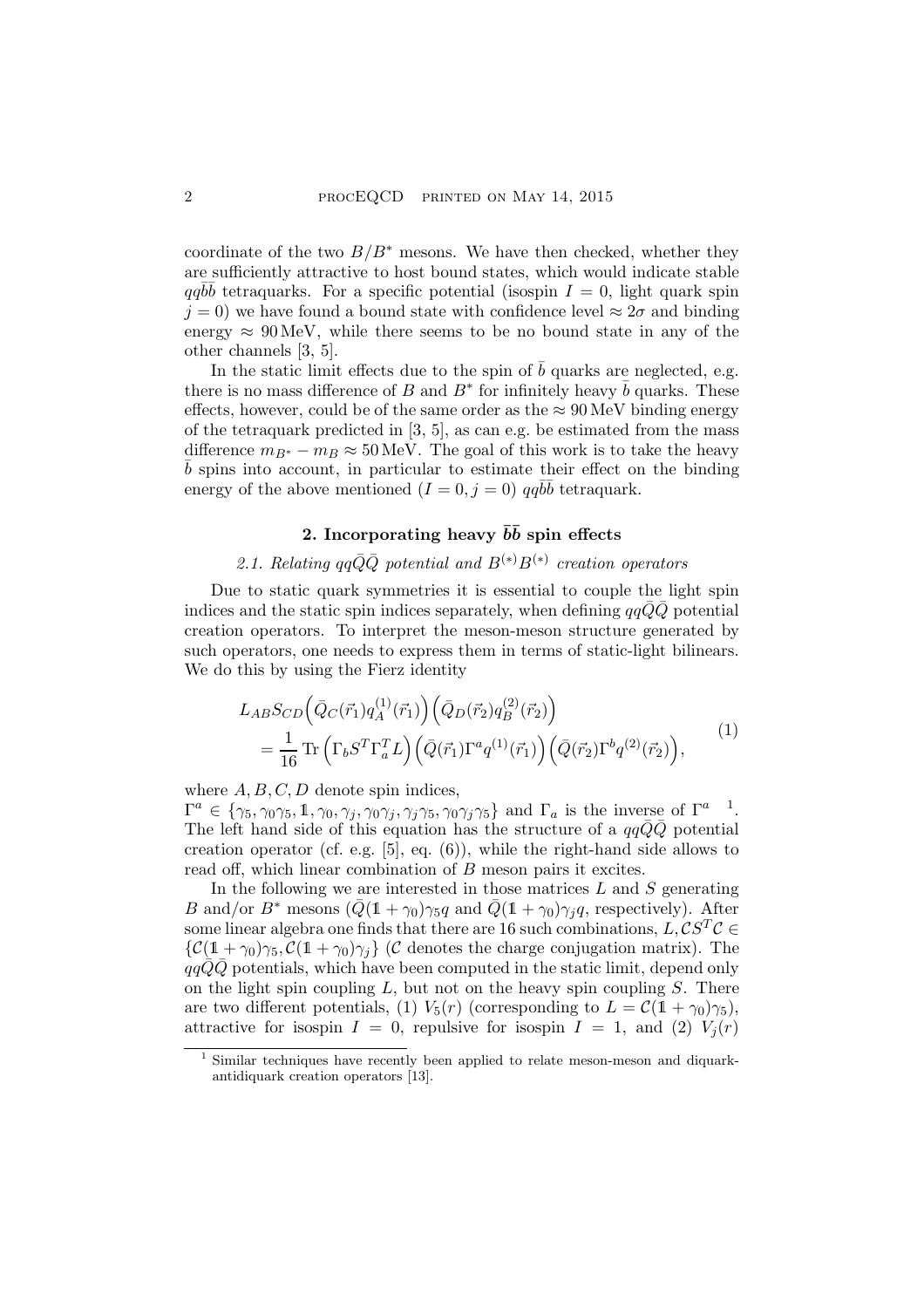(corresponding to  $L = \mathcal{C}(1 + \gamma_0)\gamma_j$ ), repulsive for isospin  $I = 0$ , attractive for isospin  $I = 1$ , where  $r = |\vec{r}_1 - \vec{r}_2|$ .

Note that it is not possible to choose  $S$  and  $L$  in a way that exclusively B mesons appear on the right hand side of eq. [\(1\)](#page-1-1). One always finds linear combinations of B and  $B^*$  mesons, e.g. for  $\hat{L} = \mathcal{C}S^T\mathcal{C} = \mathcal{C}(1 + \gamma_0)\gamma_5$  the right hand side of eq. [\(1\)](#page-1-1) is proportional to  $B(\vec{r}_1)B(\vec{r}_2) + B_x^*(\vec{r}_1)B_x^*(\vec{r}_2) +$  $B_{y}^{*}(\vec{r}_{1})B_{y}^{*}(\vec{r}_{2})+B_{z}^{*}(\vec{r}_{1})B_{z}^{*}(\vec{r}_{2})$  (the indices  $x, y, z$  denote the spin orientation of  $B^*$ ). Taking this mixing of B and  $B^*$  mesons into account, which differ in mass by  $\approx 50 \,\text{MeV}$ , is the goal of this work, as already mentioned in the introduction.

#### 2.2. The coupled channel Schrödinger equation

We study a coupled channel Schrödinger equation

<span id="page-2-0"></span>
$$
H\Psi(\vec{r}_1, \vec{r}_2) = E\Psi(\vec{r}_1, \vec{r}_2),\tag{2}
$$

where the Hamiltonian H acts on a 16-component wave function  $\Psi$ . The components of  $\Psi$  correspond to the 16 possibilities to combine  $(B(\vec{r}_1), B_x^*(\vec{r}_1), B_y^*(\vec{r}_1), \dot{B}_z^*(\vec{r}_1))$  and  $(B(\vec{r}_2), B_x^*(\vec{r}_2), B_y^*(\vec{r}_2), B_z^*(\vec{r}_2))$ , i.e. the first component corresponds to  $B(\vec{r}_1)B(\vec{r}_2)$ , the second to  $B(\vec{r}_1)B_x^*(\vec{r}_2)$ , etc.

The Hamiltonian can be split in a free and an interacting part,  $H =$  $H_0 + H_{\text{int}}$ . The free part is given by

$$
H_0 = M \otimes 1 + 1 \otimes M + \frac{\vec{p}_1^2}{2} \left( M \otimes 1 \right)^{-1} + \frac{\vec{p}_2^2}{2} \left( 1 \otimes M \right)^{-1} \tag{3}
$$

with  $M = \text{diag}(m_B, m_{B^*}, m_{B^*}, m_{B^*})$ . The interacting part can be written according to

$$
H_{\rm int} = T^{-1}V(r)T,\tag{4}
$$

where

$$
V(r) = \text{diag}\left(\underbrace{V_5(r), \dots V_5(r)}_{4 \times}, \underbrace{V_j(r), \dots V_j(r)}_{12 \times}\right) \tag{5}
$$

and T is a  $16 \times 16$  matrix relating the 16 choices for L, S (cf. section [2.1](#page-1-2)) and eq. [\(1\)](#page-1-1)) to the 16 components of  $\Psi$  (the entries of T can be computed using the Fierz identity  $(1)$ ).

### <span id="page-2-1"></span>3. Numerical solution of the coupled channel Schrödinger equation

Rotational symmetry allows to bring the coupled channel Schrödinger equation [\(2\)](#page-2-0) to block diagonal form, i.e. to split it into independent simpler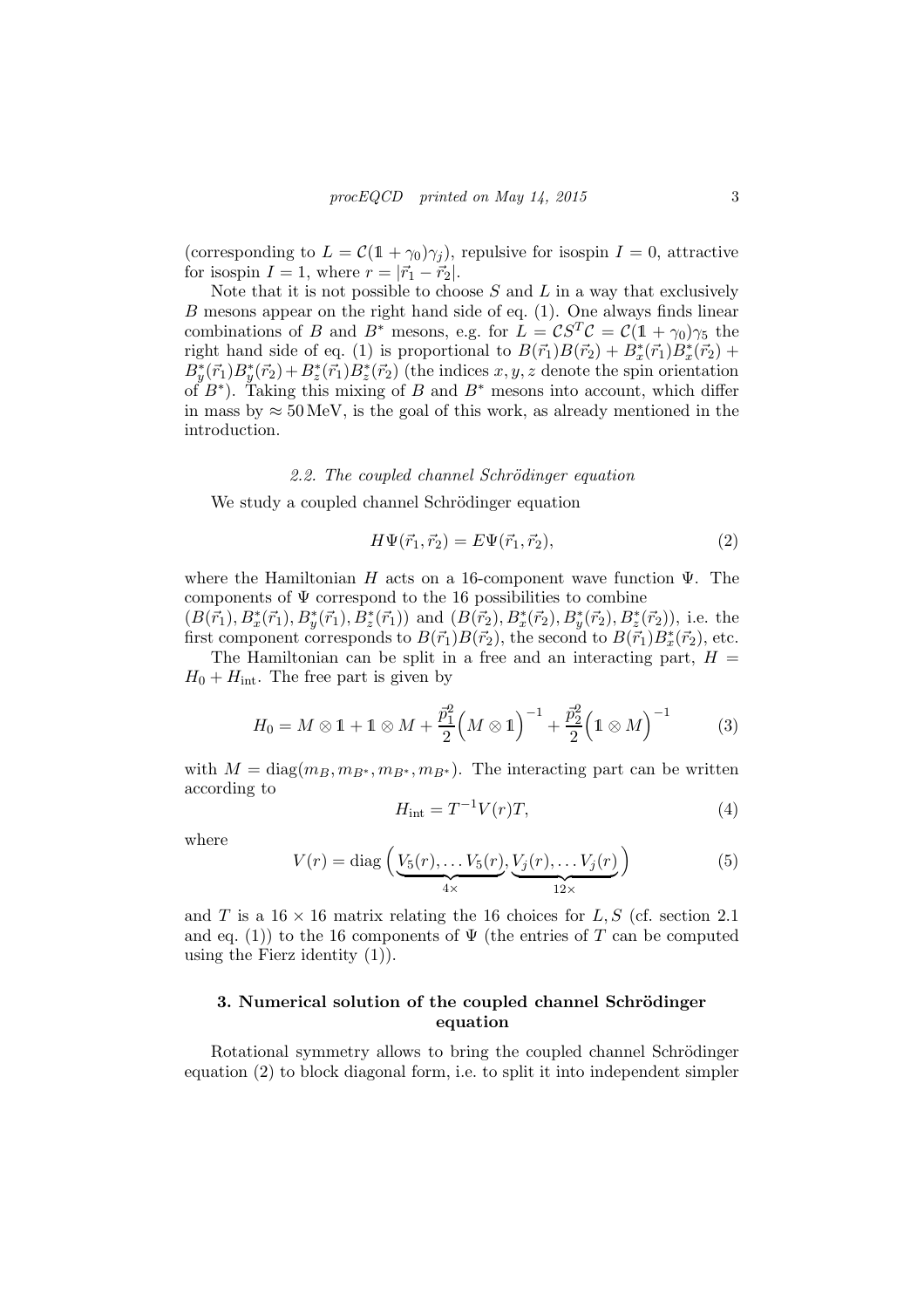equations corresponding to definite total spin  $J$  and isospin  $I^{-2}$  $I^{-2}$  $I^{-2}$ :

- a single  $2 \times 2$  coupled channel equation:  $J = 0, I = 1$ , meson pairs  $B(\vec{r}_1)B(\vec{r}_2)$  and  $B^*(\vec{r}_1)B^*(\vec{r}_2)$ ;
- three identical  $1 \times 1$ , i.e. uncoupled equations:  $J = 1, I = 1$ , meson pairs  $B(\vec{r_1}) B^*(\vec{r_2})$  and  $B^*(\vec{r_1}) B(\vec{r_2})$ ;
- three identical  $2 \times 2$  coupled channel equations:  $J = 1, I = 0$ , meson pairs  $B(\vec{r}_1)B^*(\vec{r}_2)$ ,  $B^*(\vec{r}_1)B(\vec{r}_2)$  and  $B^*(\vec{r}_1)B^*(\vec{r}_2)$ ;
- five identical  $1 \times 1$ , i.e. uncoupled equations:  $J = 2, I = 1$ , meson pairs  $B^*(\vec{r}_1) B^*(\vec{r}_2)$ .

For the remainder of this section we focus on the  $J = 0$  coupled channel equation, where

$$
H_{0,J=0} = \begin{pmatrix} 2m_B & 0 \\ 0 & 2m_{B^*} \end{pmatrix} + \left(\frac{\vec{p}_1^2}{2} + \frac{\vec{p}_2^2}{2}\right) \begin{pmatrix} 1/m_B & 0 \\ 0 & 1/m_{B^*} \end{pmatrix}, \tag{6}
$$

$$
H_{\text{int},J=0} = \begin{pmatrix} (1/4)(V_5(r) + 3V_j(r)) & (\sqrt{3}/4)(V_5(r) - V_j(r)) \\ (\sqrt{3}/4)(V_5(r) - V_j(r)) & (1/4)(3V_5(r) + V_j(r)) \end{pmatrix}.
$$
 (7)

Introducing center of mass and relative coordinates the partial differential equation in  $\vec{r}_1$  and  $\vec{r}_2$  can analytically be reduced to an ordinary differential equation for  $r$ ,

<span id="page-3-2"></span>
$$
\left( \begin{pmatrix} 2m_B - \frac{1}{m_B} \frac{d^2}{dr^2} & 0\\ 0 & 2m_{B^*} - \frac{1}{m_{B^*}} \frac{d^2}{dr^2} \end{pmatrix} + H_{int,J=0} \right) \chi(r) = E\chi(r), \quad (8)
$$

where the first component of  $\chi$  represents a  $B(\vec{r}_1)B(\vec{r}_2)$  pair and the second component a  $B^*(\vec{r}_1)B^*(\vec{r}_2)$  pair. Following standard textbooks on quantum mechanics one can show that the radial wave function of an s wave bound state is subject to the boundary conditions

<span id="page-3-3"></span>
$$
\chi(r) \sim \begin{pmatrix} Ar \\ Br \end{pmatrix} \text{ as } r \to 0 \quad , \quad \lim_{r \to \infty} \chi(r) = \begin{pmatrix} 0 \\ 0 \end{pmatrix} \tag{9}
$$

with  $A, B \in \mathbb{R}$ .

First exploratory numerical tests have been performed with  $I = 0$  potentials, i.e. with an attractive  $V_5$  and a weakly repulsive  $V_j$ <sup>[3](#page-3-1)</sup>. We integrate

 $^{2}$  J and I are related, because quarks are fermions and have to obey the Pauli principle (cf. [\[5\]](#page-5-4) for a detailed discussion of quantum numbers of  $qq\bar{b}\bar{b}$  tetraquarks).

<span id="page-3-1"></span><span id="page-3-0"></span><sup>&</sup>lt;sup>3</sup> Even though this  $(J = 0, I = 0)$  channel is excluded by the Pauli principle, it is conceptually interesting to compare numerical results with existing results from [\[3,](#page-5-2) [5\]](#page-5-4), where heavy spin effects have not been taken into account.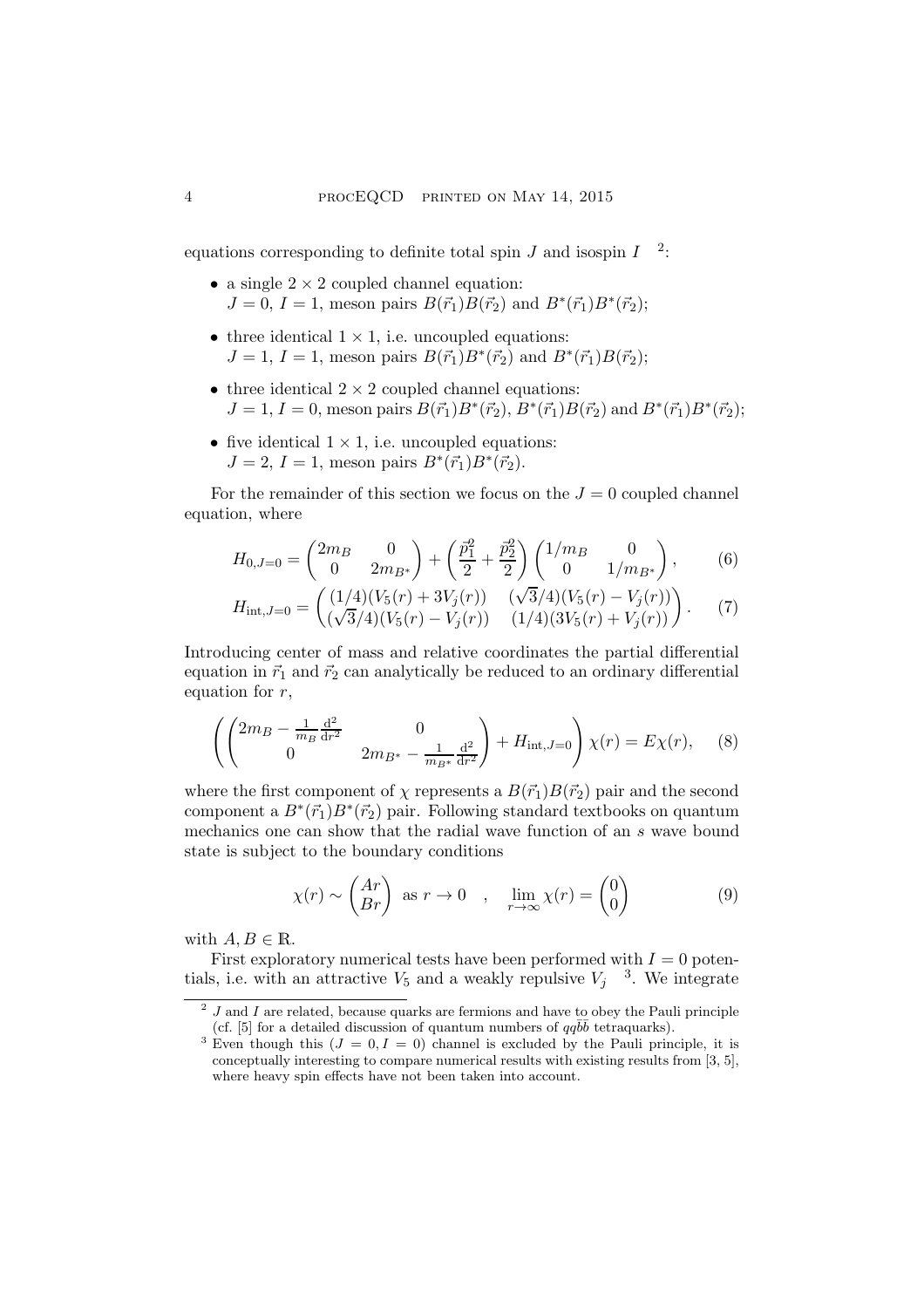eq. [\(8\)](#page-3-2) using the Runge-Kutta-Fehlberg method starting with the linear asymptotic behavior [\(9\)](#page-3-3) at tiny  $r = \varepsilon > 0$  to  $r = r_{\text{max}}$  with sufficiently large  $r_{\text{max}} \gtrsim 10 \text{ fm}$ . This integration is iterated many times as part of a standard shooting procedure to find parameters  $A/B$  and E such that also  $\chi_1(r_{\text{max}}) = \chi_1(r_{\text{max}}) = 0$  is fulfilled.

In Fig. [1](#page-4-0) we show results obtained with an unphysically strong attractive potential  $V_5$  (roughly a factor 1.5 stronger than the lattice QCD result for  $V_5$ ). The intersection of the red line and the green line at  $E \approx 10.4 \,\text{GeV}$  corresponds to  $\chi_1(r_{\text{max}}) = \chi_1(r_{\text{max}}) = 0$ , i.e. represents an energy eigenstate. Since  $E < 2m_B \approx 10.6 \,\text{MeV}$  (2m<sub>B</sub> is the upper boundary of the plot), this eigenstate is a bound four quark state.



<span id="page-4-0"></span>Fig. 1. Isolines  $\chi_1(r_{\text{max}}) = 0$  (red) and  $\chi_2(r_{\text{max}}) = 0$  (green) in the A/B-E plane (for unphysically strong attractive potential  $V_5$ ).

When repeating these calculations with crude fits to the lattice QCD results for  $V_5$  and  $V_j$ , the situation is less clear, i.e.  $E \approx 2m_B$ . A more careful analysis and treatment of statistical and systematic errors similar to what has been done in [\[5\]](#page-5-4) is needed, to confirm or rule out a bound state. In any case, one can conclude that the heavy  $b\bar{b}$  spins counteract four-quark binding.

#### 4. Outlook

Most interesting will, of course, be an investigation of the physical chan-nels listed at the beginning of section [3,](#page-2-1) in particular the  $(J = 1, I = 0)$ channel, which has a stronger attractive potential than the  $I = 1$  channels. We are currently in the process of studying corresponding Schrödinger equations for all these channels.